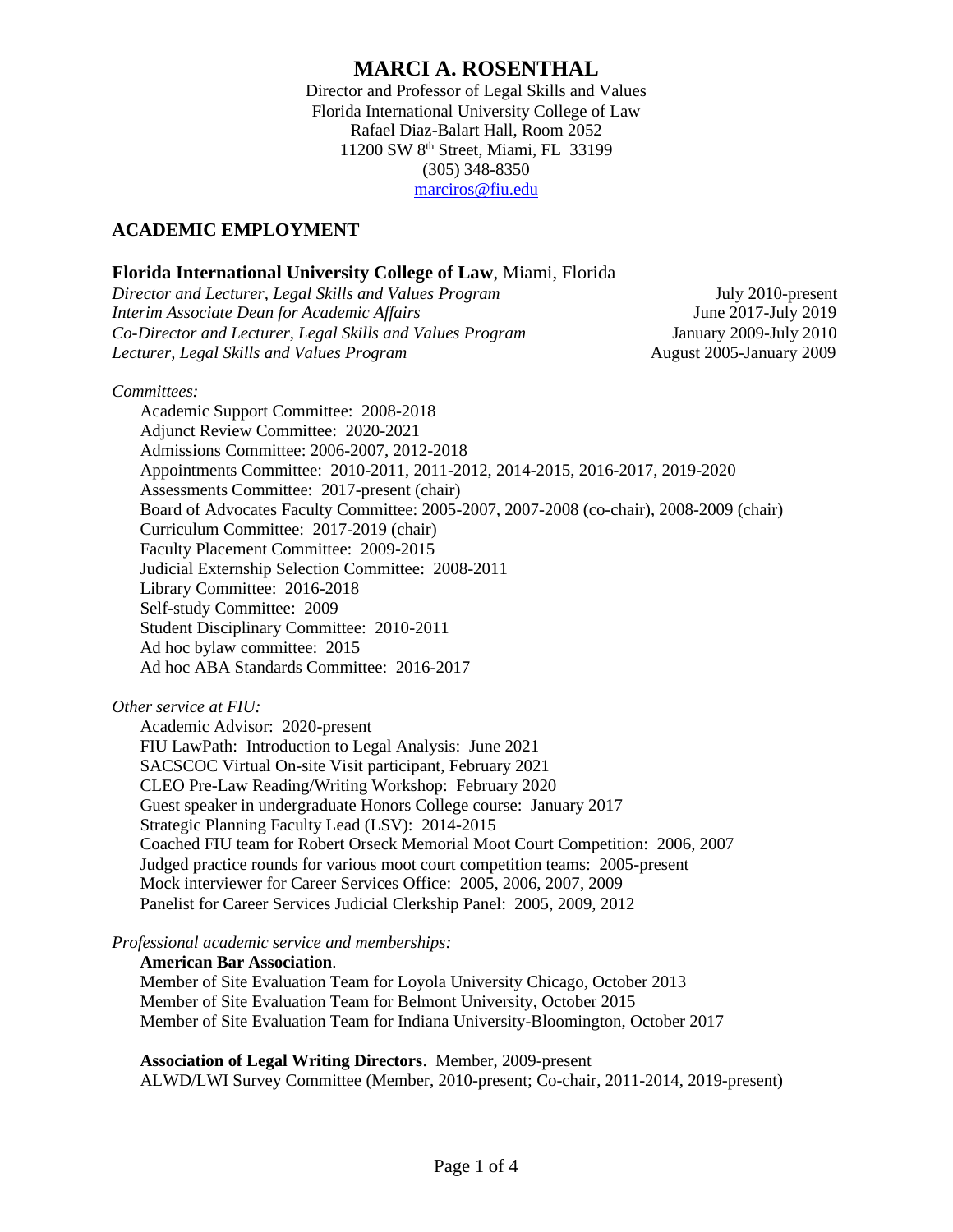**Legal Writing Institute**. Member, 2005-present Professional Development Committee: 2010-2011 LEGAL WRITING: THE JOURNAL OF THE LEGAL WRITING INSTITUTE, Assistant Editor: 2013, 2014

*Professional Development:*

Institutional Assessment Certificate, Fall 2018 Remote Teach Ready Micro-credential Badge, Summer 2020 Center for the Advancement of Teaching Book Group: *The Inner Work of Racial Justice*, Fall 2020 Center for the Advancement of Teaching Book Group: *Race Talk and the Conspiracy of Silence*, Fall 2018

**The George Washington University Law School**, Washington, DC

*Adjunct Professor, Legal Research and Writing* August 1999 – May 2000

## **LEGAL EMPLOYMENT**

**The School Board of Miami-Dade County, Florida**, Miami, Florida

*Assistant School Board Attorney* October 2002 – August 2005

Represented the School Board in litigation in federal, state, and administrative proceedings. Drafted School Board Rules and opinion letters and provided counsel on various subjects, including student privacy, employment law, copyright law, and employee due process issues.

### **United States Department of Education, Office of the General Counsel**, Washington, DC *General Attorney* November 2000 – September 2002

Represented and advised the Department in litigation in federal and administrative proceedings. Provided technical assistance and drafted findings regarding enforcement of the Family Educational Rights and Privacy Act, 20 U.S.C. § 1232g, and the Protection of Pupil Rights Amendment, 20 U.S.C. § 1232h. Provided counsel on general legal matters including regulatory implementation of education statutes, Departmental compliance with federal statutes, and employment law issues.

## **McKenna & Cuneo, L.L.P.** *[now Dentons]*, Washington, DC

*Litigation Associate* October 1998 – November 2000

Participated in various phases of litigation in federal and state courts. Assisted in representation of client before multistate arbitration panel. Advised, prepared, and represented clients testifying before Congressional subcommittee.

### **The Honorable Jose A. Gonzalez, Jr., United States District Court, Southern District of Florida**, Fort Lauderdale, FL

*Law Clerk* September 1996 – September 1998

Researched and drafted memoranda of law on various legal and trial-related issues. Assisted Judge in drafting orders and opinions, and in preparing for trials.

#### **Kensington & Ressler, L.L.C.**, New York, New York **Summer Associate** Summer 1995

MARCI A. ROSENTHAL Page 2 of 4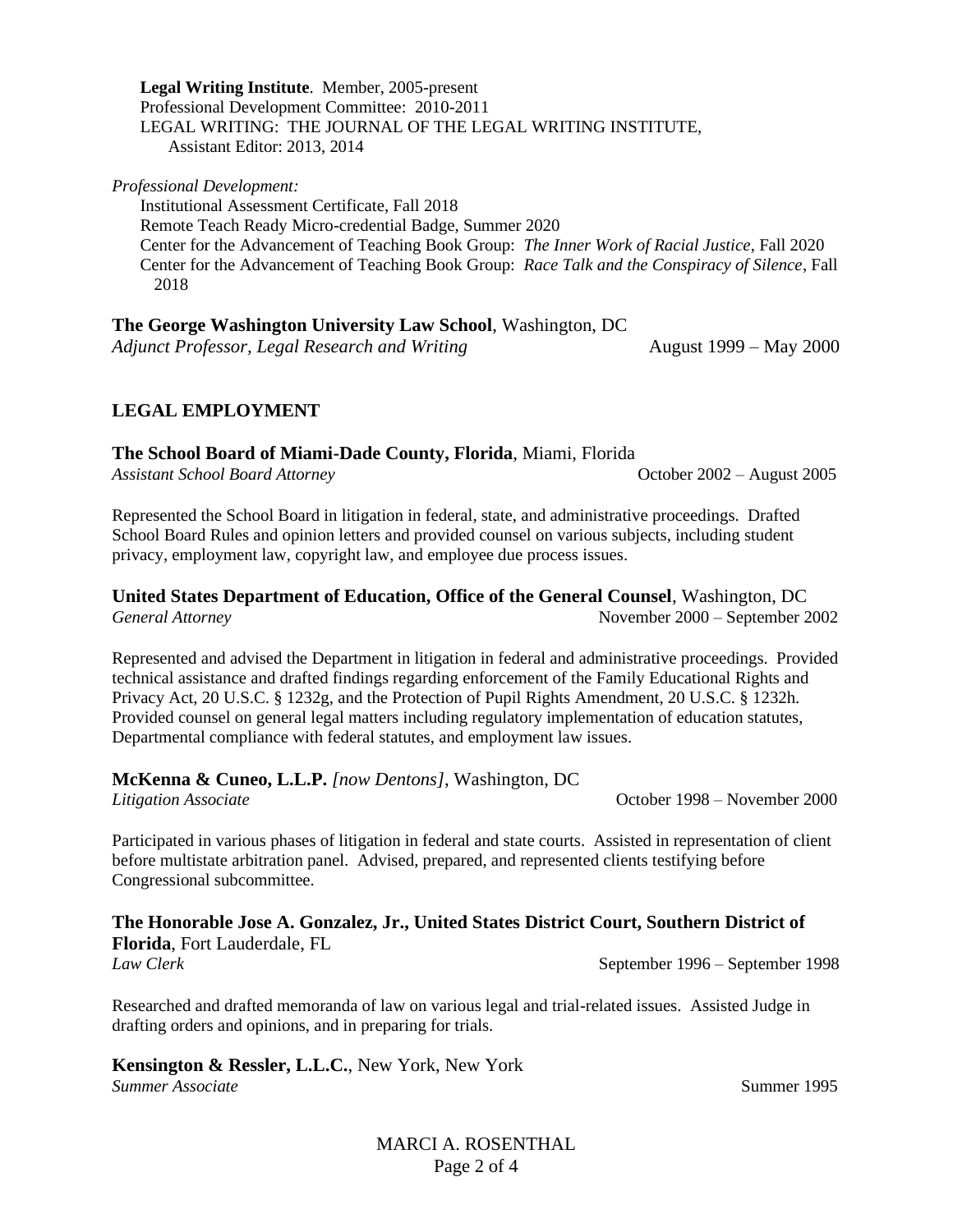#### **University of Miami School of Law**, Coral Gables, Florida

J.D., *Cum Laude*, May 1996 Honors: Dean's Honor Scholarship, Full 3-Year Tuition, Merit-Based *University of Miami Inter-American Law Review* Moot Court Board: Vice President/Director of Tutorial Program Winner, Advanced Moot Court Competition Honor Council (student judicial body), Distinguished Service Award Society of Bar and Gavel (Law School Service Honor Society) Alpha Epsilon Lambda (Graduate Honor Society) Omicron Delta Kappa (Leadership Honor Society)

**Cornell University, College of Arts and Sciences**, Ithaca, New York A.B., *Cum Laude*: Russian and Post-Soviet Studies, May 1993 Senior Honors Thesis: "The Role of Nationalism in the Former Soviet Union"

#### **SELECTED PUBLICATIONS AND PRESENTATIONS**

*Survey Says: Highlights from the 2019-2020 ALWD/LWI Legal Writing Survey* (with Ted Becker, University of Michigan), Legal Writing Institute 2020 Biennial Conference (conducted virtually November 20, 2020).

"*Free Three": Five-minute Formative Assessment in the Legal Writing Classroom, Association* of Legal Writing Directors 2017 Innovative Teaching Workshop, Minneapolis, MN, July 19, 2017.

*Workshop on Legal Education: Discussion Group – Formative Assessment and Learning Outcomes: Implementing Upcoming ABA Standards Easily and Effectively*, 2016 Annual Conference of the Southeastern Association of Law Schools, Amelia Island, FL, August 3, 2016 (Invited Discussant).

*The ALWD/LWI Survey: Trends, Insights, and the Future* (with George Mader, University of Arkansas, Little Rock), Association of Legal Writing Directors 2013 Biennial Conference, Milwaukee, WI, June 27, 2013.

*Modernizing the Memo: Effective Assignments for Today's Students*, Legal Writing Institute One-Day Workshop for Legal Writing Faculty and Law Librarians, Washington, DC, November 30, 2012.

*Teaching Legal Writing*, Panelist, Legal Writing Institute One-Day Workshop for Legal Writing Faculty and Law Librarians, Coral Gables, Florida, December 2, 2011.

*Tips on Creating Appropriate Assignments: Avoiding Problems in Your Problems*, Legal Writing Institute One-Day Workshop for Legal Writing Faculty and Law Librarians, Tampa, Florida, December 3, 2010.

*Student Education Records*, presentation to the Florida School Board Attorneys Association, Orlando, Florida, February 19, 2010.